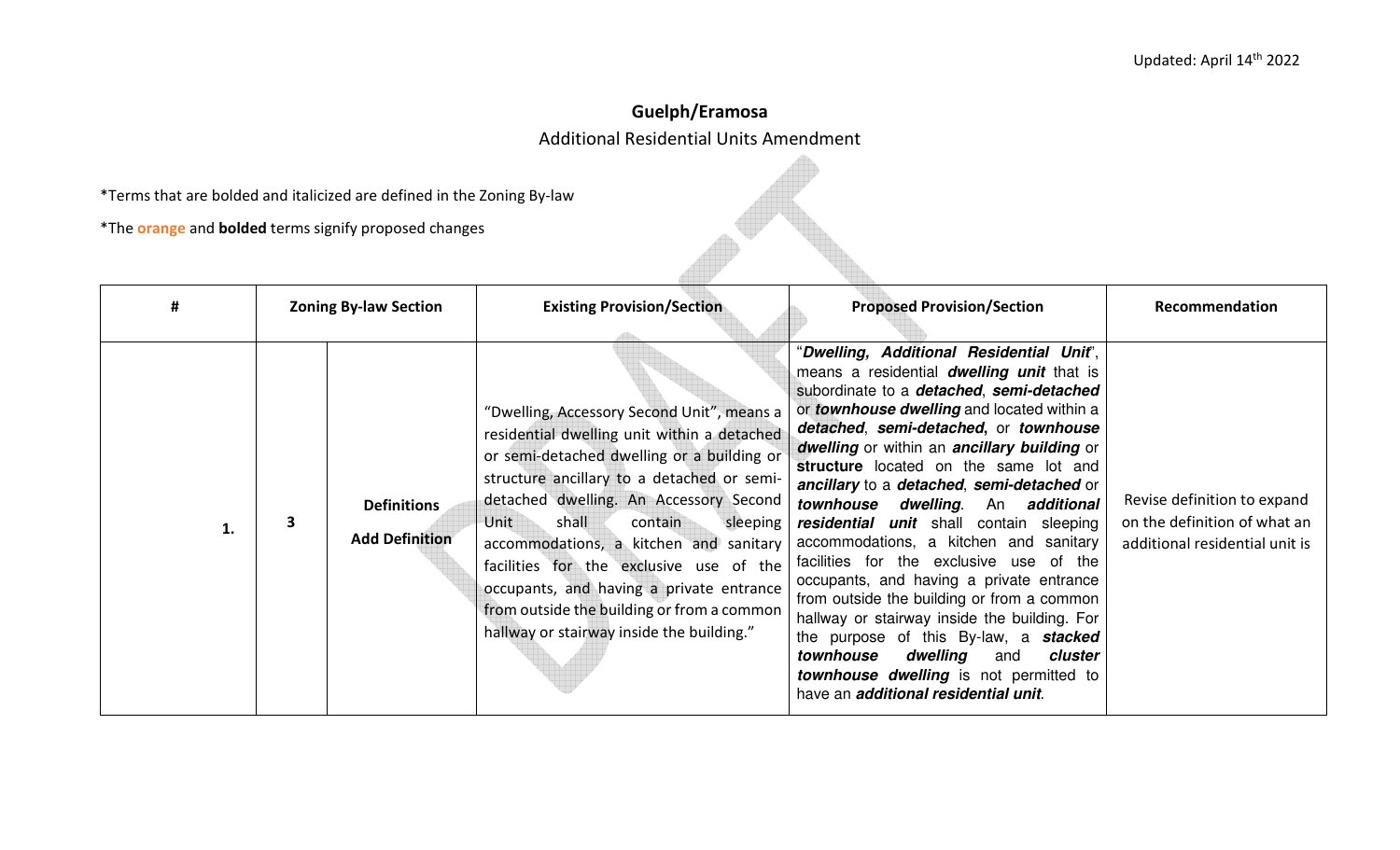| #  | <b>Zoning By-law Section</b> |                                                                                                   | <b>Existing Provision/Section</b>                                                                                                                                                                                                                                                                                                               | <b>Proposed Provision/Section</b>                                                                                                                                                                                                                                                                                                                                        | Recommendation                                                                                                                                  |
|----|------------------------------|---------------------------------------------------------------------------------------------------|-------------------------------------------------------------------------------------------------------------------------------------------------------------------------------------------------------------------------------------------------------------------------------------------------------------------------------------------------|--------------------------------------------------------------------------------------------------------------------------------------------------------------------------------------------------------------------------------------------------------------------------------------------------------------------------------------------------------------------------|-------------------------------------------------------------------------------------------------------------------------------------------------|
| 2. | 3                            | <b>Definitions</b>                                                                                | "Dwelling, Duplex", means a residential<br>dwelling divided horizontally to contain two<br>independent residential dwelling units and<br>which have independent entrances either<br>directly from the outside or through a<br>common vestibule. A dwelling that includes<br>an accessory second unit is not a duplex<br>dwelling.               | "Dwelling, Duplex", means a residential<br>dwelling divided horizontally to contain two<br>independent residential dwelling units and<br>which have independent entrances either<br>directly from the outside or through a<br>common vestibule. A dwelling that includes<br>an accessory second dwelling unit is not a<br>duplex dwelling.                               | Replace the term 'accessory<br>second unit' with 'Additional<br>Residential Unit'                                                               |
| 3. | 3                            | <b>Add Definition</b>                                                                             | building that and is not a <i>habitable room</i> .                                                                                                                                                                                                                                                                                              | "Attic" means the space between the roof of a <b>building</b> and the ceiling of the top storey of<br>the <b>building</b> or the space between a dwarf wall of a building and the sloping roof of the                                                                                                                                                                    | Introduce definition of attic<br>based on past review of gross<br>floor area                                                                    |
| 4. |                              | <b>General Provision -</b><br>Section 4.4 -<br><b>Accessory Second</b><br><b>Unit Regulations</b> | 4.4 Accessory Second Unit Regulations<br>4.4.1 Accessory Second Unit in Agricultural<br>or Residential Zone Regulations Wherever<br>an accessory second unit is permitted in an<br>Agricultural or Residential Zone by this By-<br>law, such an accessory second unit shall only<br>be constructed or used in accordance with<br>the following: | <b>4.4 Additional Residential Unit</b><br><b>Regulations</b><br>A maximum of two <b>additional residential</b><br>units shall be permitted per lot in any zone<br>where a <i>single detached</i> , semi-detached or<br>townhouse dwelling is permitted, and shall<br>only be constructed or used in accordance<br>with the following:<br><b>4.4.1 General Provisions</b> | Remove the section and<br>included general provisions<br>and provisions specific to<br>types of additional residential<br>units for ease of use |
|    |                              |                                                                                                   |                                                                                                                                                                                                                                                                                                                                                 |                                                                                                                                                                                                                                                                                                                                                                          |                                                                                                                                                 |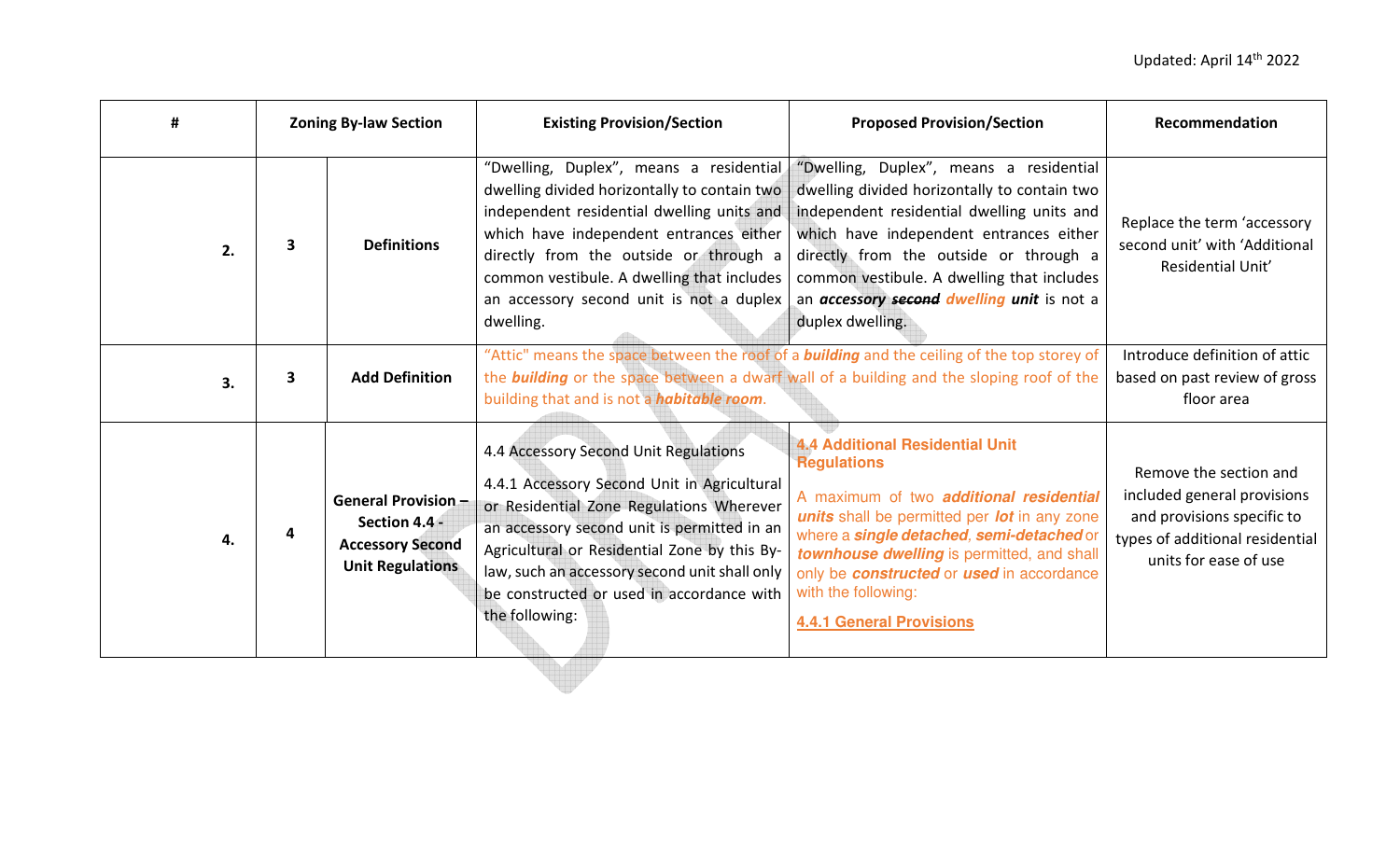|  | 1. Driveway access to both the main            | 1. Shall only be permitted provided that                                            |  |
|--|------------------------------------------------|-------------------------------------------------------------------------------------|--|
|  | dwelling and the accessory second unit shall   | appropriate water and sanitary                                                      |  |
|  | be limited to one access so that no new        | services and servicing capacity is<br>available to the satisfaction of the          |  |
|  | entrance from the street shall be created,     | Township of Guelph/Eramosa.                                                         |  |
|  | except in the case of a corner lot, where one  |                                                                                     |  |
|  | entrance from each street may exist, subject   | 2. The maximum gross floor area of an                                               |  |
|  | to Section 4.19 or Section 4.20 as applicable. | additional residential unit shall be                                                |  |
|  |                                                | no more than an amount equal to<br>45% of the gross floor area of the               |  |
|  | 2. When exterior alterations to the main       | <i>main</i> dwelling up to a maximum size                                           |  |
|  | dwelling are proposed for an attached          | of $115$ m <sup>2</sup> . The calculation of the                                    |  |
|  | accessory second unit, the siting of an        | maximum gross floor area for the                                                    |  |
|  | accessory second unit shall be to the rear or  | additional residential unit and the                                                 |  |
|  | side of the main dwelling, and shall comply    | main dwelling shall also include a                                                  |  |
|  | with the yard and setback requirements of      | cellar and attic if these spaces would<br>meet the definition of a <i>habitable</i> |  |
|  | the Zone in which such buildings is situated.  | room.                                                                               |  |
|  |                                                |                                                                                     |  |
|  | 3. The maximum gross floor area of an          | additional<br>-all<br>the<br>-In<br>cases                                           |  |
|  | accessory second unit shall be no more than    | residential unit shall be clearly                                                   |  |
|  | an amount equal to 45% of the gross floor      | secondary and subordinate to the                                                    |  |
|  | area of the main dwelling, to a maximum        | <i>main</i> dwelling;                                                               |  |
|  | size of 115 m2.                                | 4. The <b>height</b> of the <b>additional</b>                                       |  |
|  |                                                | residential unit(s) shall not exceed                                                |  |
|  | a. Notwithstanding the above, if the           | the <i>height</i> of the <i>main</i> dwelling;                                      |  |
|  | accessory second unit is located in a          |                                                                                     |  |
|  | basement, the accessory second unit may        | 5. Driveway access to both the <i>main</i><br>dwelling<br>additional<br>and<br>the  |  |
|  | occupy the whole of the basement.              | residential unit shall be limited to                                                |  |
|  | b. Where an attached garage is converted to    | one access so that no new entrance                                                  |  |
|  | create an accessory second unit (in whole or   | from the <b>street</b> shall be created,                                            |  |
|  |                                                | except in the case of a <b>corner lot</b> ,                                         |  |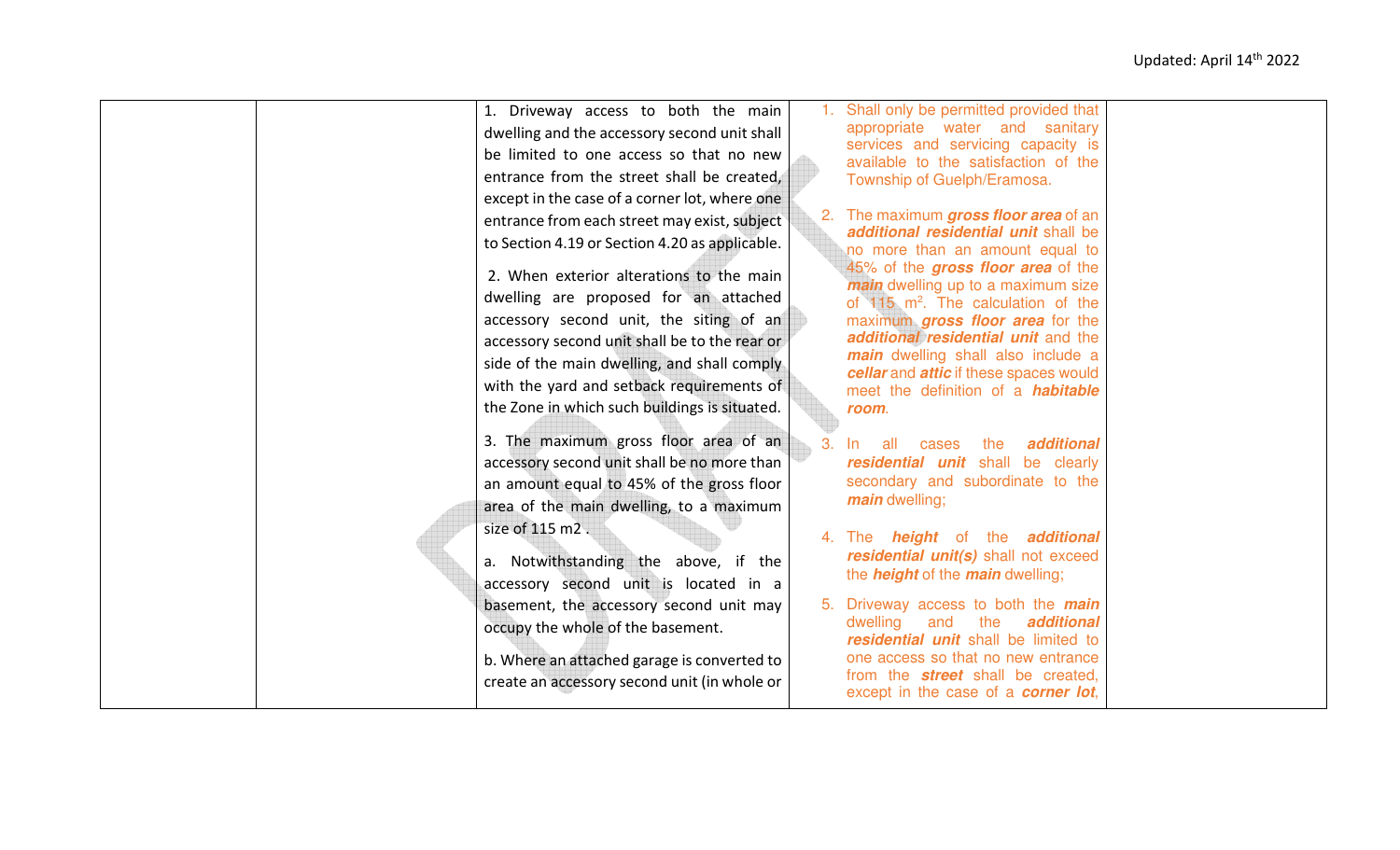| # | <b>Zoning By-law Section</b> | <b>Existing Provision/Section</b>                               |                | <b>Proposed Provision/Section</b>                                                            | Recommendation |
|---|------------------------------|-----------------------------------------------------------------|----------------|----------------------------------------------------------------------------------------------|----------------|
|   |                              | in part), the attached garage will be included                  |                | where one entrance from each street<br>may exist, subject to Section 4.19 or                 |                |
|   |                              | in calculation of the gross floor area of the<br>main dwelling. |                | Section 4.20 as applicable.                                                                  |                |
|   |                              | 4. A maximum of one accessory second unit                       |                | One <i>parking space</i> will be provided<br>for the <i>additional residential unit</i> , in |                |
|   |                              | per lot is permitted, and shall be accessory                    |                | addition to the required parking for the                                                     |                |
|   |                              | to the main dwelling. 5. One parking space                      |                | main dwelling.                                                                               |                |
|   |                              | will be provided for the accessory second                       |                | 7. Shall not be permitted<br>within                                                          |                |
|   |                              | unit, in addition to the required parking for                   |                | hazardous lands as identified by the                                                         |                |
|   |                              | the main dwelling. 6. In addition to the                        |                | applicable Conservation Authority;                                                           |                |
|   |                              | above, the following provisions apply only to                   |                |                                                                                              |                |
|   |                              | Accessory Second Units within ancillary                         | 8.             | Shall be required to conform to all<br>Ontario Building Code and Ontario                     |                |
|   |                              | buildings or structures: • The Accessory                        |                | Fire Code regulations;                                                                       |                |
|   |                              | Second Unit may not be severed;                                 |                |                                                                                              |                |
|   |                              | . The ancillary building or structure must be                   | 9 <sub>1</sub> | Shall be required to conform to<br>Minimum Distance Requirements                             |                |
|   |                              | located within the main building cluster; •                     |                | (4.24.1), where applicable; and                                                              |                |
|   |                              | The ancillary building or structure is to be                    |                |                                                                                              |                |
|   |                              | screened and/or buffered to the satisfaction                    | <b>Unit</b>    | 4.4.2. Attached Additional Residential                                                       |                |
|   |                              | of the Township of Guelph/Eramosa in order                      |                | One <i>additional residential unit</i> is permitted                                          |                |
|   |                              | to minimize visual impacts;                                     |                | within the <i>main</i> dwelling or attached to the                                           |                |
|   |                              | • A garden suite must not be located on the                     |                | main detached dwelling, subject to the                                                       |                |
|   |                              | same lot; and                                                   |                | provisions in Section 4.4.1 and the following:                                               |                |
|   |                              |                                                                 |                | 1. In addition to Section 4.4.1.2, the following                                             |                |
|   |                              | • Shall be permitted<br>subject to the                          |                | is applicable:                                                                               |                |
|   |                              | satisfaction<br>the<br>Township<br>οf<br>of                     |                | a. If the <i>additional residential unit</i> is<br>a<br>basement,<br>located<br>in.<br>the   |                |
|   |                              | Guelph/Eramosa, that the water and sewer                        |                |                                                                                              |                |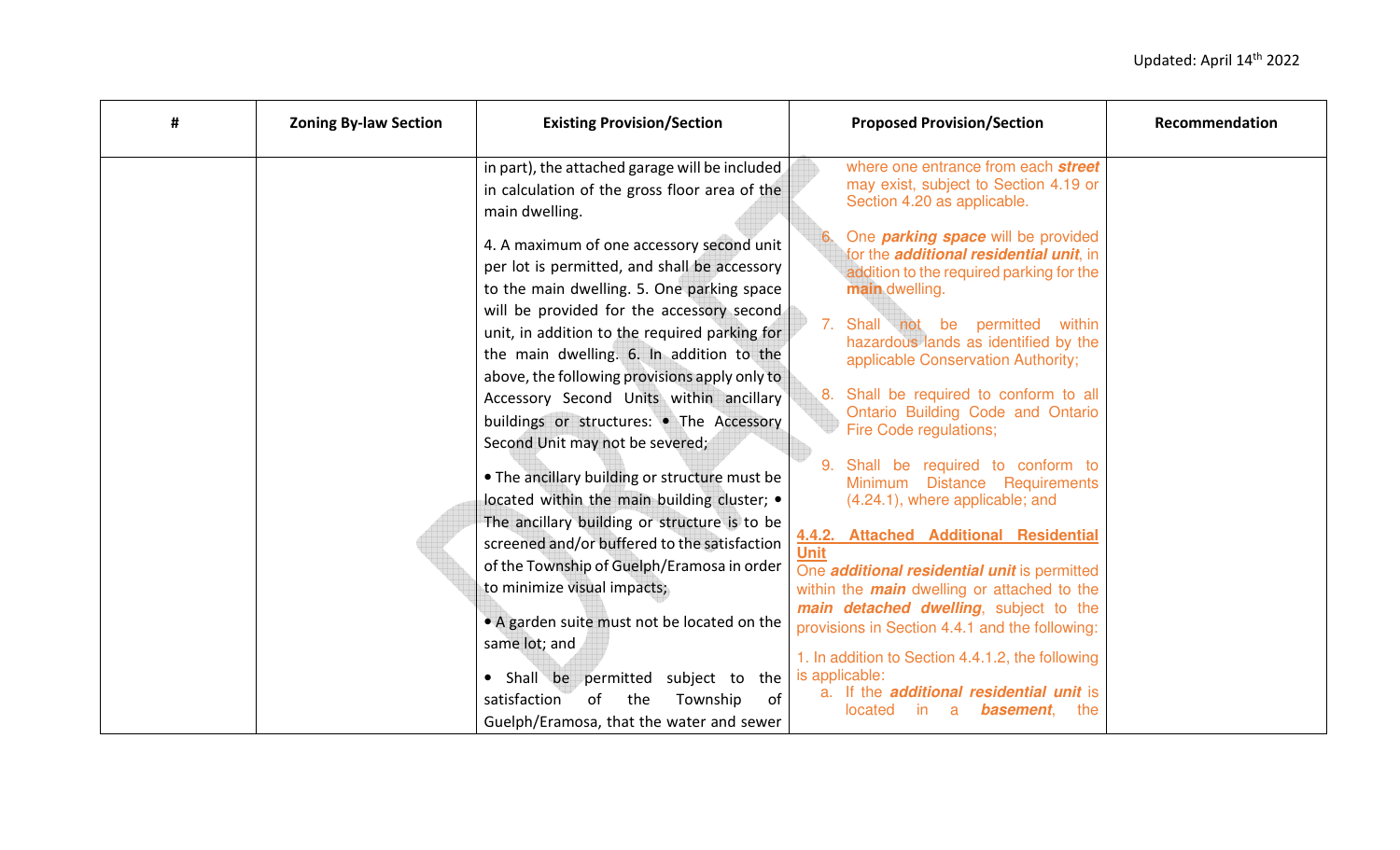| # | <b>Zoning By-law Section</b> | <b>Existing Provision/Section</b>                                 | <b>Proposed Provision/Section</b>                                                                                                                                                                                                              | Recommendation |
|---|------------------------------|-------------------------------------------------------------------|------------------------------------------------------------------------------------------------------------------------------------------------------------------------------------------------------------------------------------------------|----------------|
|   |                              | service is capable of accommodating the<br>Accessory Second Unit. | additional residential unit may<br>occupy the whole of the <b>basement</b> .                                                                                                                                                                   |                |
|   |                              |                                                                   | b. Where an attached garage is<br>converted to create an <b>additional</b><br>residential unit (in whole or in part),<br>the attached <i>garage</i> will be included<br>in calculation of the gross floor area<br>of the <i>main</i> dwelling. |                |
|   |                              |                                                                   | 2. When exterior alterations to the <i>main</i><br>dwelling are proposed for an attached<br>additional residential unit, the following<br>applies:                                                                                             |                |
|   |                              |                                                                   | a. the siting of an <b>additional residential</b><br>unit shall be to the rear or side of the<br><i>main</i> dwelling, and                                                                                                                     |                |
|   |                              |                                                                   | b. shall comply with the <b>yard</b> and<br>setback requirements of the Zone in<br>which such <b>buildings</b> are situated.                                                                                                                   |                |
|   |                              |                                                                   | <b>4.4.3 Detached Additional Residential Unit</b><br>One <i>additional residential unit</i> is permitted<br>in an <i>ancillary building</i> or <i>structure</i> , subject                                                                      |                |
|   |                              |                                                                   | to the provisions in Section 4.4.1. and the<br>following:                                                                                                                                                                                      |                |
|   |                              |                                                                   | 1. Shall be located on the same lot as<br>the <i>main</i> dwelling and the <i>additional</i>                                                                                                                                                   |                |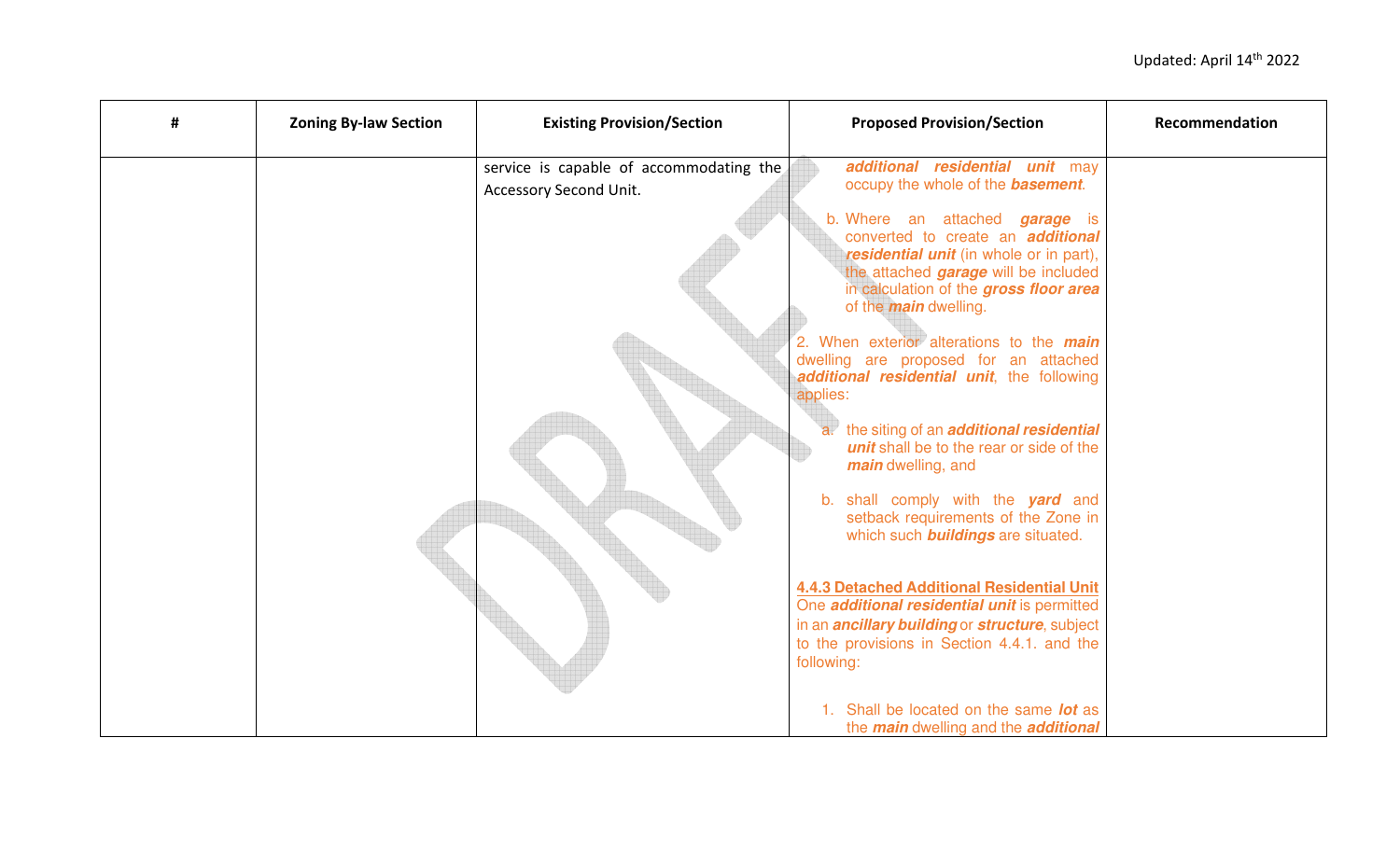| # | <b>Zoning By-law Section</b> | <b>Existing Provision/Section</b> | <b>Proposed Provision/Section</b>                                                                                                                                                                                                                                                                                                            | Recommendation |
|---|------------------------------|-----------------------------------|----------------------------------------------------------------------------------------------------------------------------------------------------------------------------------------------------------------------------------------------------------------------------------------------------------------------------------------------|----------------|
|   |                              |                                   | residential unit shall not be severed<br>from the <i>main</i> dwelling;                                                                                                                                                                                                                                                                      |                |
|   |                              |                                   | 2. The ancillary building or structure<br>must be located within the <i>main</i><br><b>building</b> cluster and shall not be<br>located more than 60 m away from<br>the <i>main</i> dwelling;                                                                                                                                                |                |
|   |                              |                                   | 3. The ancillary building or structure<br>is to be screened and/or buffered to<br>the satisfaction of the Township of<br>Guelph/Eramosa in order to minimize<br>visual impacts;                                                                                                                                                              |                |
|   |                              |                                   | A detached <b>additional residential</b><br>unit can occupy a part of or the<br>entirety of an <b>ancillary building</b> or<br>structure.                                                                                                                                                                                                    |                |
|   |                              |                                   | 5. If the additional residential unit<br>occupies the entirety of an <i>ancillary</i><br><b>building</b> or <b>structure</b> , the following<br>additional provisions are applicable:<br>a. Shall comply with<br>the<br>minimum required<br>yard<br>standards in which the unit is<br>situated;<br>b. Shall not exceed 5 metres in<br>height |                |
|   |                              |                                   | 6. Notwithstanding Section 4.2.5, in the<br>Agriculture (A) Zone, if the <i>additional</i>                                                                                                                                                                                                                                                   |                |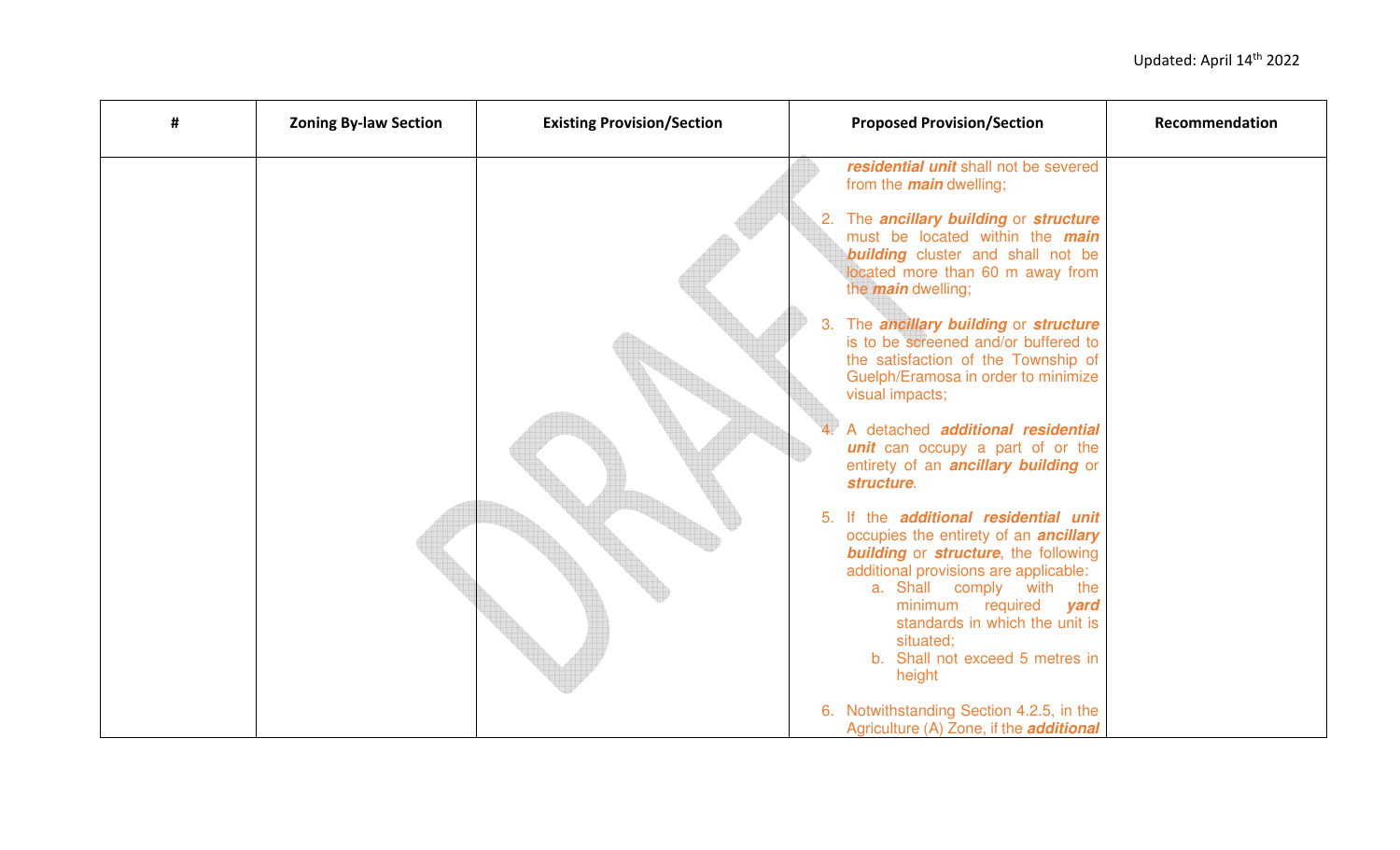| #  | <b>Zoning By-law Section</b> |                                                                                                         | <b>Existing Provision/Section</b>                                                                                                                                                                                                                                                                                                                                                                                                                                                                                                                        | <b>Proposed Provision/Section</b>                                                                                                                                                                                                                                                                                                                                                                                                                                                                                                                                                                                            | Recommendation                                                                                                                                                                                                  |
|----|------------------------------|---------------------------------------------------------------------------------------------------------|----------------------------------------------------------------------------------------------------------------------------------------------------------------------------------------------------------------------------------------------------------------------------------------------------------------------------------------------------------------------------------------------------------------------------------------------------------------------------------------------------------------------------------------------------------|------------------------------------------------------------------------------------------------------------------------------------------------------------------------------------------------------------------------------------------------------------------------------------------------------------------------------------------------------------------------------------------------------------------------------------------------------------------------------------------------------------------------------------------------------------------------------------------------------------------------------|-----------------------------------------------------------------------------------------------------------------------------------------------------------------------------------------------------------------|
|    |                              |                                                                                                         |                                                                                                                                                                                                                                                                                                                                                                                                                                                                                                                                                          | residential unit occupies the second<br>storey of an ancillary building the<br>maximum height shall not exceed 8<br>metres.<br>All provisions within Section 4.2 are<br>applicable, except for provisions that<br>conflict with Sections 4.4.3.6 and<br>4.4.3.7.<br>a) A garden suite must not be located<br>on the same lot.                                                                                                                                                                                                                                                                                                |                                                                                                                                                                                                                 |
| 5. | 4.4.2                        | <b>General Provisions</b><br>- Accessory Second<br><b>Unit in Commercial</b><br><b>Zone Regulations</b> | 4.4.2 Accessory Second Unit in Commercial<br>Zone Regulations<br>Wherever an accessory second unit is<br>permitted in a Commercial Zone by this By-<br>law, such an accessory second unit shall only<br>be constructed or used in accordance with<br>the following:<br>1. Driveway access to both the commercial<br>use and the accessory second unit shall be<br>limited to one access so that no new<br>entrance from the street shall be created,<br>with the exception of a corner lot, where<br>one entrance will be permitted from each<br>street. | 4.4.2 Accessory Second Dwelling Unit in<br><b>Commercial Zone Regulations</b><br>Wherever an <i>accessory</i> second <i>dwelling unit</i><br>is permitted in a Commercial Zone by this By-<br>law, such an <i>accessory</i> second <i>dwelling unit</i><br>shall only be constructed or used in<br>accordance with the following:<br>1. Driveway access to both the commercial<br>use and the accessory second dwelling unit<br>shall be limited to one access so that no new<br>entrance from the street shall be created,<br>with the exception of a corner lot, where one<br>entrance will be permitted from each street. | Differentiate between an<br>Additional Residential Unit<br>and a dwelling unit accessory<br>to a commercial use. Modify<br>section 4.4.2 to replace the<br>term 'accessory second unit'<br>with 'dwelling unit' |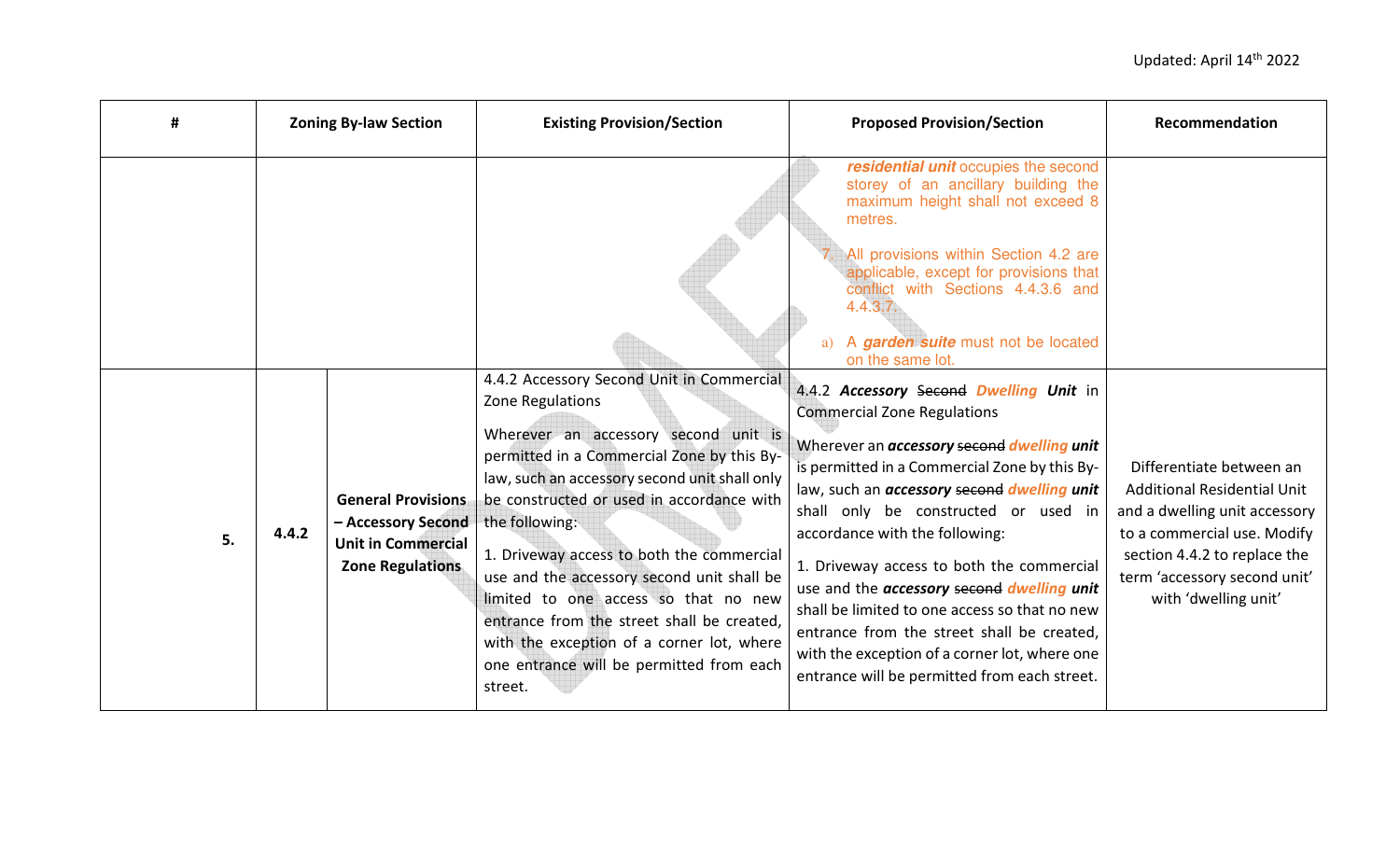| # | <b>Zoning By-law Section</b> | <b>Existing Provision/Section</b>                                                                                                                                                                                                                                                                                                                                                                                                                                                                                                                                                                                                                                                                                                                                                                                                                                                                  | <b>Proposed Provision/Section</b>                                                                                                                                                                                                                                                                                                                                                                                                                                                                                                                                                                                                                                                                                                                                                                                                                                                                                                                                                                    | Recommendation |
|---|------------------------------|----------------------------------------------------------------------------------------------------------------------------------------------------------------------------------------------------------------------------------------------------------------------------------------------------------------------------------------------------------------------------------------------------------------------------------------------------------------------------------------------------------------------------------------------------------------------------------------------------------------------------------------------------------------------------------------------------------------------------------------------------------------------------------------------------------------------------------------------------------------------------------------------------|------------------------------------------------------------------------------------------------------------------------------------------------------------------------------------------------------------------------------------------------------------------------------------------------------------------------------------------------------------------------------------------------------------------------------------------------------------------------------------------------------------------------------------------------------------------------------------------------------------------------------------------------------------------------------------------------------------------------------------------------------------------------------------------------------------------------------------------------------------------------------------------------------------------------------------------------------------------------------------------------------|----------------|
|   |                              | 2. The accessory second unit shall be located<br>above or behind the main commercial use.<br>3. The maximum gross floor area of an<br>accessory second unit that is located behind<br>a commercial use shall be no more than an<br>amount equal to 40% of the gross floor area<br>115 $m^2$ .<br>a. Notwithstanding the above, if the<br>accessory second unit is located<br>above a commercial use, the<br>accessory second unit may occupy<br>the whole of the upper level floor.<br>4. A maximum of one accessory second unit<br>per lot will exist, and shall be accessory to<br>the commercial use. Where residential uses<br>exist above a commercial use, an accessory<br>second unit will not be permitted to the rear<br>of the commercial use.<br>5. One parking space will be provided for the<br>accessory second unit, in addition to the<br>required parking for the commercial use. | 2. The accessory second dwelling unit shall<br>be located above or behind the main<br>commercial use.<br>3. The maximum gross floor area of an<br>accessory second dwelling unit that is<br>located behind a commercial use shall be no<br>of the commercial use, to a maximum size of   more than an amount equal to 40% of the<br>gross floor area of the commercial use, to a<br>maximum size of 115 $m2$ .<br>a. Notwithstanding the above, if the<br>accessory second dwelling unit is located<br>above a commercial use, the <b>accessory</b><br>second <i>dwelling unit</i> may occupy the whole<br>of the upper level floor.<br>4. A maximum of one <b>accessory</b> second<br>dwelling unit per lot will exist, and shall be<br>accessory to the commercial use. Where<br>residential uses exist above a commercial<br>use, an <i>accessory</i> second <i>dwelling unit</i> will<br>not be permitted to the rear of the<br>commercial use.<br>5. One parking space will be provided for the |                |
|   |                              |                                                                                                                                                                                                                                                                                                                                                                                                                                                                                                                                                                                                                                                                                                                                                                                                                                                                                                    | accessory second dwelling unit, in addition                                                                                                                                                                                                                                                                                                                                                                                                                                                                                                                                                                                                                                                                                                                                                                                                                                                                                                                                                          |                |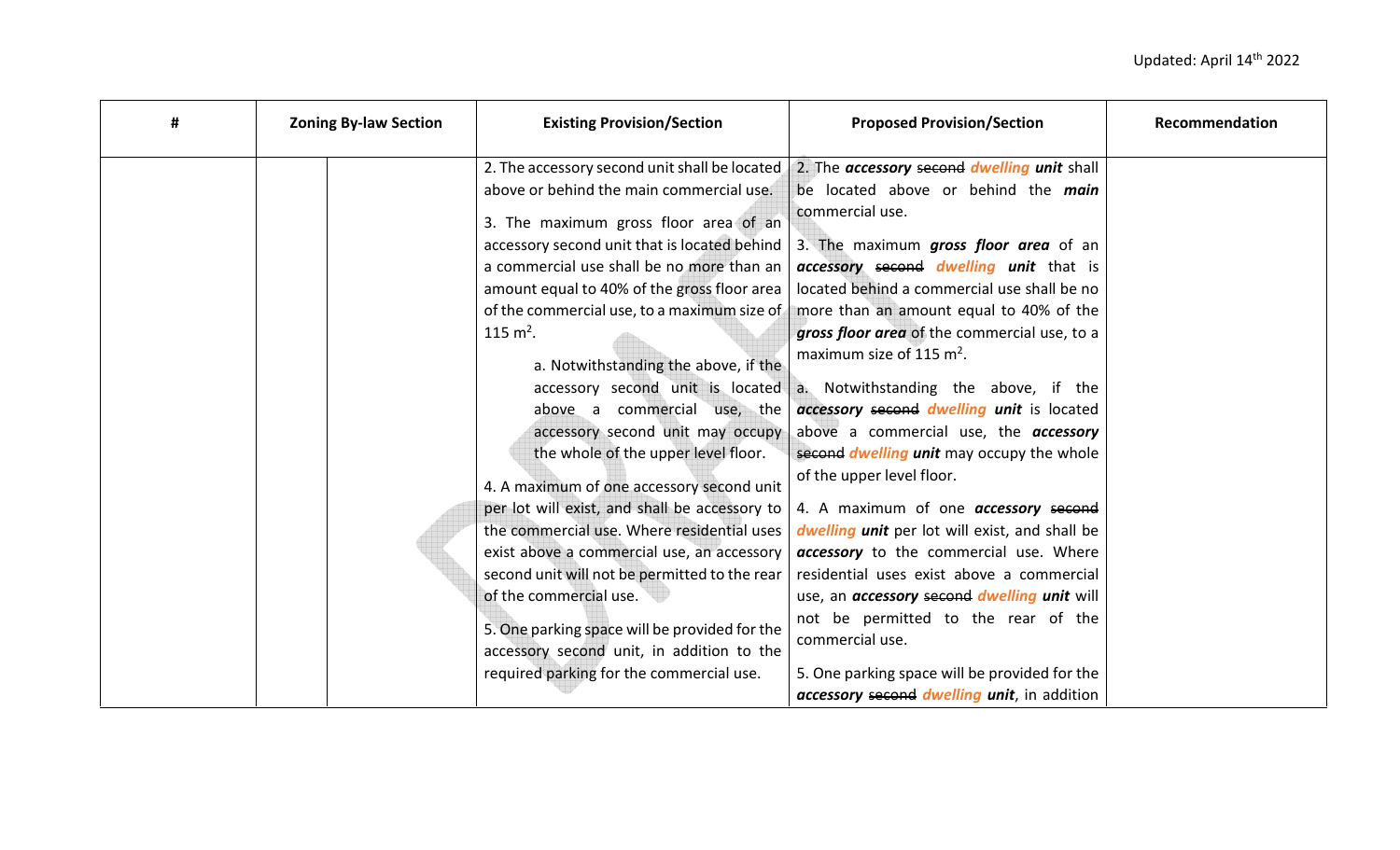| #  | <b>Zoning By-law Section</b> |                                                                                                                                                                           | <b>Existing Provision/Section</b>                                                                                 | <b>Proposed Provision/Section</b>                                                                                                                                                                                                                                                                               | Recommendation                                                                                                                                                     |
|----|------------------------------|---------------------------------------------------------------------------------------------------------------------------------------------------------------------------|-------------------------------------------------------------------------------------------------------------------|-----------------------------------------------------------------------------------------------------------------------------------------------------------------------------------------------------------------------------------------------------------------------------------------------------------------|--------------------------------------------------------------------------------------------------------------------------------------------------------------------|
|    |                              |                                                                                                                                                                           |                                                                                                                   | to the required parking for the commercial<br>use.                                                                                                                                                                                                                                                              |                                                                                                                                                                    |
| 6. | 5.1                          | Parking, Stacking &<br><b>Loading Area</b><br><b>Regulations</b><br><b>Use and Parking</b><br>Requirement<br>(Gross Floor Area<br>(GFA) unless<br>otherwise<br>specified) | Dwellings including: Accessory Second Units<br>& Garden Suites Units & Garden Suites 1<br>space per dwelling unit | <b>Dwellings</b><br>including: <b>Additional Second</b><br>Residential Units & Garden Suites Units &<br>Garden Suites 1 space per dwelling unit. A<br>parking space that is provided and<br>maintained for the sole use of the occupant<br>of the additional residential unit may be a<br>tandem parking space. | Replace the term 'accessory<br>second unit' with 'additional<br>residential unit', clarify that<br>the parking space provided<br>may be a tandem parking<br>space  |
| 7. | 6.1                          | <b>Agricultural (A)</b><br><b>Zone Permitted</b><br><b>Uses</b>                                                                                                           | • Dwelling, Accessory Second Unit (Section<br>(4.4)                                                               | <b>Dwelling,</b><br><b>Additional Residential Unit</b><br>(Section 4.4)                                                                                                                                                                                                                                         | Replace the permitted use<br>'accessory second unit' with<br>'additional residential unit' to<br>align with common wording<br>in Official Plan and Planning<br>Act |
| 8. | 7.1                          | <b>Rural Residential</b><br>(RR) Zone<br><b>Permitted Uses</b>                                                                                                            | . Dwelling, Accessory Second Unit (Section<br>4.4)                                                                | · Dwelling, Additional Residential Unit<br>(Section 4.4)                                                                                                                                                                                                                                                        | Replace the permitted use<br>'accessory second unit' with<br>'additional residential unit' to<br>align with common wording<br>in Official Plan and Planning<br>Act |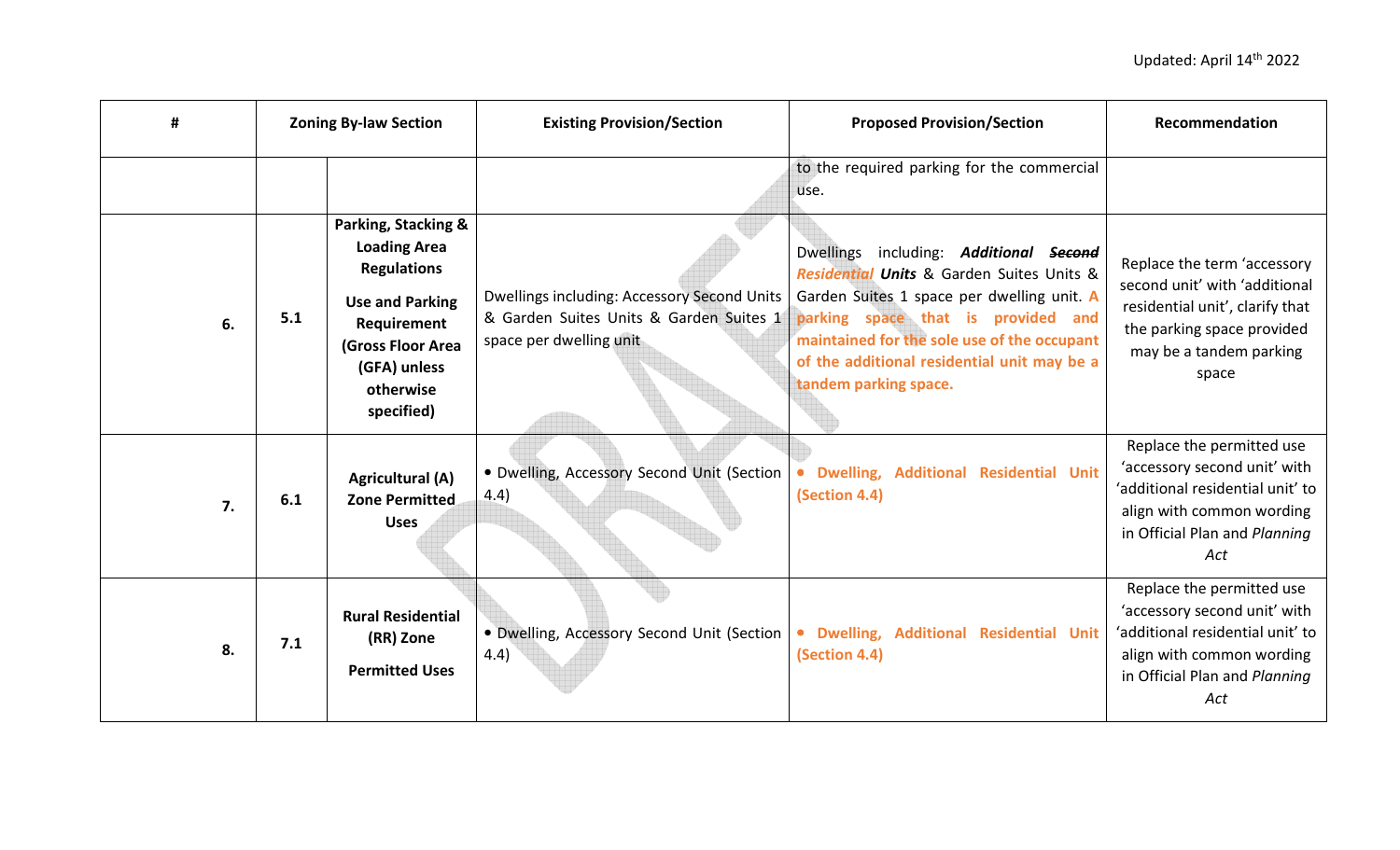| #   | <b>Zoning By-law Section</b> |                                                                                           | <b>Existing Provision/Section</b>                  | <b>Proposed Provision/Section</b>                                  | Recommendation                                                                                                                                                                 |
|-----|------------------------------|-------------------------------------------------------------------------------------------|----------------------------------------------------|--------------------------------------------------------------------|--------------------------------------------------------------------------------------------------------------------------------------------------------------------------------|
| 9.  | 8.1                          | <b>Village Residential</b><br>Low Density (R1)<br>Zone<br><b>Permitted Uses</b>           | • Dwelling, Accessory Second Unit (Section<br>4.4) | · Dwelling,<br><b>Additional Residential Unit</b><br>(Section 4.4) | Replace the permitted use<br>'accessory second unit' with<br>'additional residential unit' to<br>align with common wording<br>in Official Plan and Planning<br>Act             |
| 10. | 9.1                          | <b>Village Residential</b><br><b>Medium Density</b><br>(R2) Zone<br><b>Permitted Uses</b> | • Dwelling, Accessory Second Unit (Section<br>4.4) | · Dwelling,<br><b>Additional Residential Unit</b><br>(Section 4.4) | Replace the permitted use<br>'accessory second unit' with<br>'additional residential unit' to<br>align with common wording<br>in Official Plan and Planning<br>Act             |
| 11. | 10.1                         | <b>Village Commercial</b><br>Zone<br><b>Permitted Uses</b>                                | • Dwelling, Accessory Second Unit (Section<br>4.4) | • Accessory Dwelling Unit (Section 4.4.2)                          | Replace the permitted use<br>'accessory second unit' with<br>'Accessory Dwelling Unit<br>(Section 4.4.2)' to<br>differentiate it from an<br><b>Additional Residential Unit</b> |
| 12. | 11.1                         | <b>Village Service</b><br><b>Commercial (C2)</b><br>Zone<br><b>Permitted Uses</b>         | · Dwelling, Accessory Second Unit (Section<br>4.4) | • Accessory, Dwelling Unit (Section 4.4.2)                         | Replace the permitted use<br>'accessory second unit' with<br>'Accessory Dwelling Unit<br>(Section 4.4.2)' to<br>differentiate it from an<br><b>Additional Residential Unit</b> |